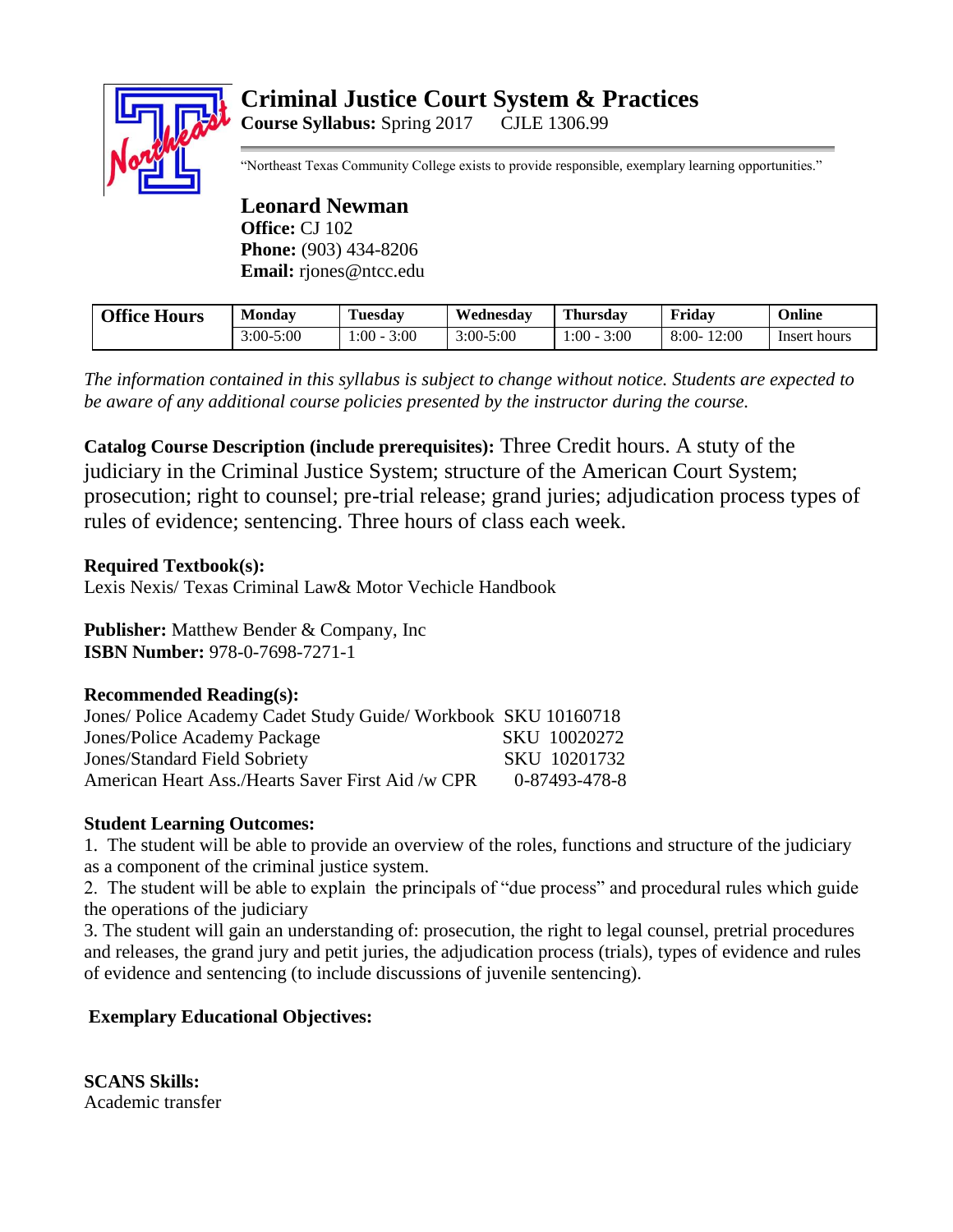#### **Lectures & Discussions:**

Two hours of lecture a week and five hours of lab each week.

**Evaluation/Grading Policy:**

Academy: 80% passing

**Tests/Exams:** All tests are objective by type

### **Assignments:**

### **Other Course Requirements:**

All Cadets will need Scantrons for taking tests, as well as amonition.

### **Student Responsibilities/Expectations:**

Cadets must be in Uniform at all times, unless otherwise directed so.

### **NTCC Academic Honesty Statement:**

"Students are expected to complete course work in an honest manner, using their intellects and resources designated as allowable by the course instructor. Students are responsible for addressing questions about allowable resources with the course instructor. NTCC upholds the highest standards of academic integrity. This course will follow the NTCC Academic Honesty policy stated in the Student Handbook."

### **Academic Ethics**

The college expects all students to engage in academic pursuits in a manner that is beyond reproach. Students are expected to maintain complete honesty and integrity in their academic pursuit. Academic dishonesty such as cheating, plagiarism, and collusion is unacceptable and may result in disciplinary action. Refer to the student handbook for more information on this subject.

## **ADA Statement:**

It is the policy of NTCC to provide reasonable accommodations for qualified individuals who are students with disabilities. This College will adhere to all applicable federal, state, and local laws, regulations, and guidelines with respect to providing reasonable accommodations as required to afford equal educational opportunity. It is the student's responsibility to arrange an appointment with a College counselor to obtain a Request for Accommodations form. For more information, please refer to the NTCC Catalog or Student Handbook.

## **Family Educational Rights And Privacy Act** (**Ferpa**):

The Family Educational Rights and Privacy Act (FERPA) is a federal law that protects the privacy of student education records. The law applies to all schools that receive funds under an applicable program of the U.S. Department of Education. FERPA gives parents certain rights with respect to their children's educational records. These rights transfer to the student when he or she attends a school beyond the high school level. Students to whom the rights have transferred are considered "eligible students." In essence, a parent has no legal right to obtain information concerning the child's college records without the written consent of the student. In compliance with FERPA, information classified as "directory information" may be released to the general public without the written consent of the student unless the student makes a request in writing. Directory information is defined as: the student's name, permanent address and/or local address, telephone listing, dates of attendance, most recent previous education